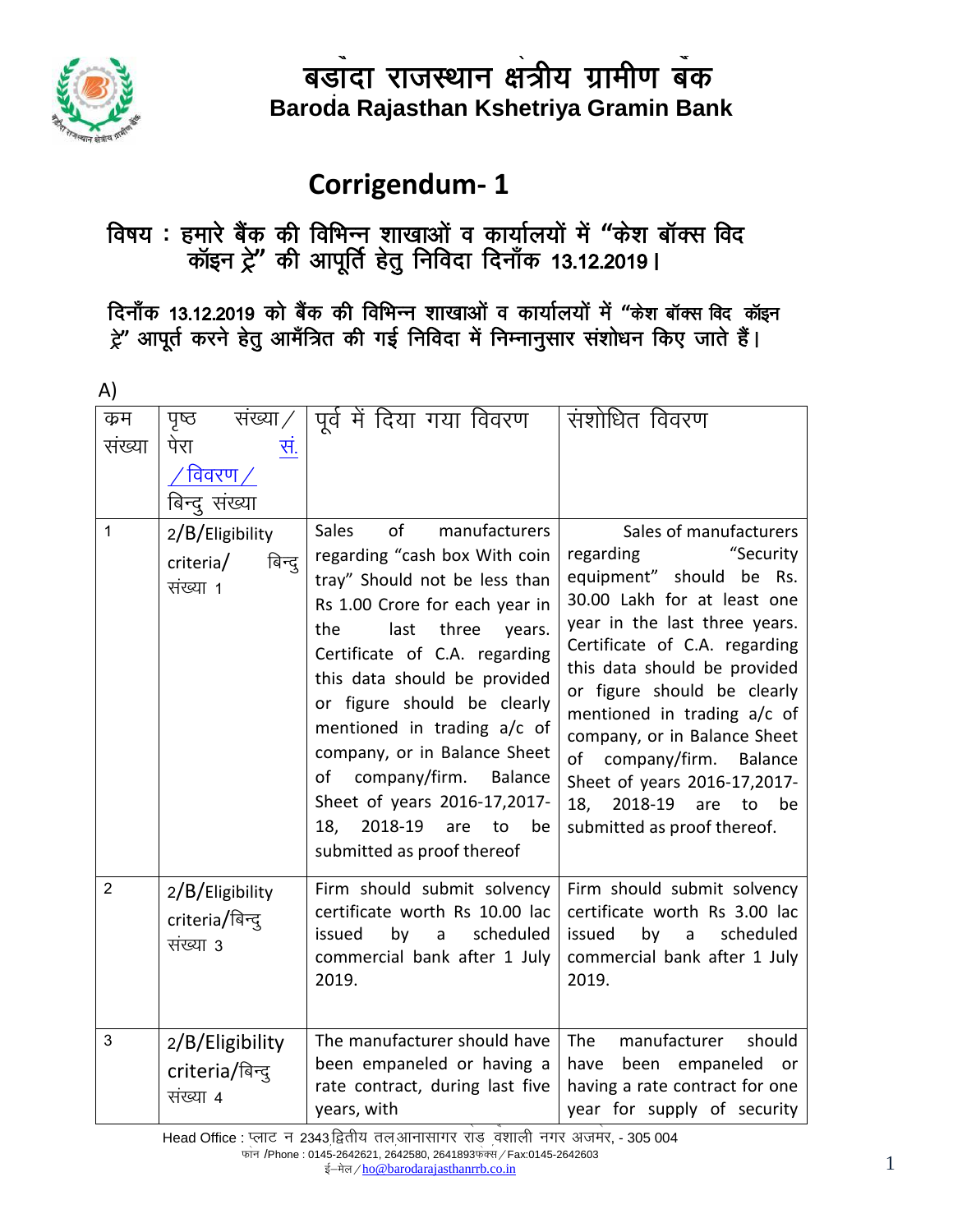

|                |                                                 | least One schedule<br>A) At<br>commercial Bank<br>B) Year wise detail of supply of<br>above equipment in Banks<br>during last 5 years should be<br>furnished.                                                                                                                                                                                                                                                                                                                                                                                                                                                        | equipment during last five<br>years, with at least<br>One<br>schedule commercial<br><b>Bank</b><br>/Private Sector Bank/FI/Govt.<br>Deptt/PSU.                                                                                                                                                                                                                                                                                                                                                                                                                                     |
|----------------|-------------------------------------------------|----------------------------------------------------------------------------------------------------------------------------------------------------------------------------------------------------------------------------------------------------------------------------------------------------------------------------------------------------------------------------------------------------------------------------------------------------------------------------------------------------------------------------------------------------------------------------------------------------------------------|------------------------------------------------------------------------------------------------------------------------------------------------------------------------------------------------------------------------------------------------------------------------------------------------------------------------------------------------------------------------------------------------------------------------------------------------------------------------------------------------------------------------------------------------------------------------------------|
| $\overline{4}$ | 3/B/Eligibility<br>criteria/बिन्दु<br>संख्या 11 | The manufacturer should have<br>minimum 5 years experience<br>in the field of manufacturing<br>and supplying Cash Box with<br>coin tray as on<br>$01 - 04 -$<br>2019.                                                                                                                                                                                                                                                                                                                                                                                                                                                | The<br>manufacturer<br>should<br>minimum<br>have<br>7<br>years<br>experience in the field of<br>manufacturing and supplying<br>security equipment as<br>on<br>01-04-2019.                                                                                                                                                                                                                                                                                                                                                                                                          |
| 5              | 3/B/Eligibility<br>criteria/बिन्द्<br>संख्या 13 | The company/vendor shall not<br>have been blacklisted by any<br>Dept./Banks/<br>Govt.<br>Bank/FI<br>PSU/Private<br>nor<br>should their name be figured<br>in IBA/RBI caution list after 01-<br>04-2016. Company has to<br>submit a affidavit on non<br>judicial stamp of Rs 50/- duly<br>attested by notary in this<br>regard. If<br>entity<br>was<br>blacklisted after 01-04-2016,<br>and again enlisted thereafter,<br>The entity will not be qualified<br>for this bid. Likewise entities<br>blacklisted prior to<br>$01 -$<br>04-2016 but enlisted between<br>01-04-2016 to 02-1-2020 will<br>also not qualified | The<br>company/vendor shall<br>not have been blacklisted by<br>Dept./Banks/<br>Govt.<br>any<br>PSU/Private<br>Bank/FI<br>nor<br>should their name be figured<br>in IBA/RBI caution list on or<br>after 01-04-2019. Company<br>has to submit an affidavit on<br>non judicial stamp of Rs 50/-<br>duly attested by notary in this<br>regard. If any fact stated in<br>affidavit found fake the entity<br>will be blacklisted and their<br>name will be recommended<br>for<br>blacklisting.<br>Earnest<br>money deposited for this<br>tender will also be fortified by<br><b>Bank</b> |
| 5              | 5/B/Eligibility<br>criteria/बिन्दु<br>संख्या 28 | At any point of time if it is<br>observed that the vendor is<br>supplying to other financial<br>institutions/firms<br>similar<br>material/services<br>lower<br>at                                                                                                                                                                                                                                                                                                                                                                                                                                                    | At any point of time during<br>period of empanelment if it is<br>observed that the<br>vendor is<br>supplying to other financial<br>institutions/firms<br>similar                                                                                                                                                                                                                                                                                                                                                                                                                   |

.<br>Head Office : प्लाट न 2343 द्वितीय तल आनासागर राड <sub>,</sub>वंशाली नगर अजमर, - 305 004 S फोन /Phone : 0145-2642621, 2642580, 2641893फेक्स ∕ Fax:0145-2642603 s +3-2042021, 2042000, 2041093भक्त / Fax.0145-2042003<br>ई—मेल / <u>[h](mailto:ho@barodarajasthanrrb.co.in)o@barodarajasthanrrb.co.in</u> 2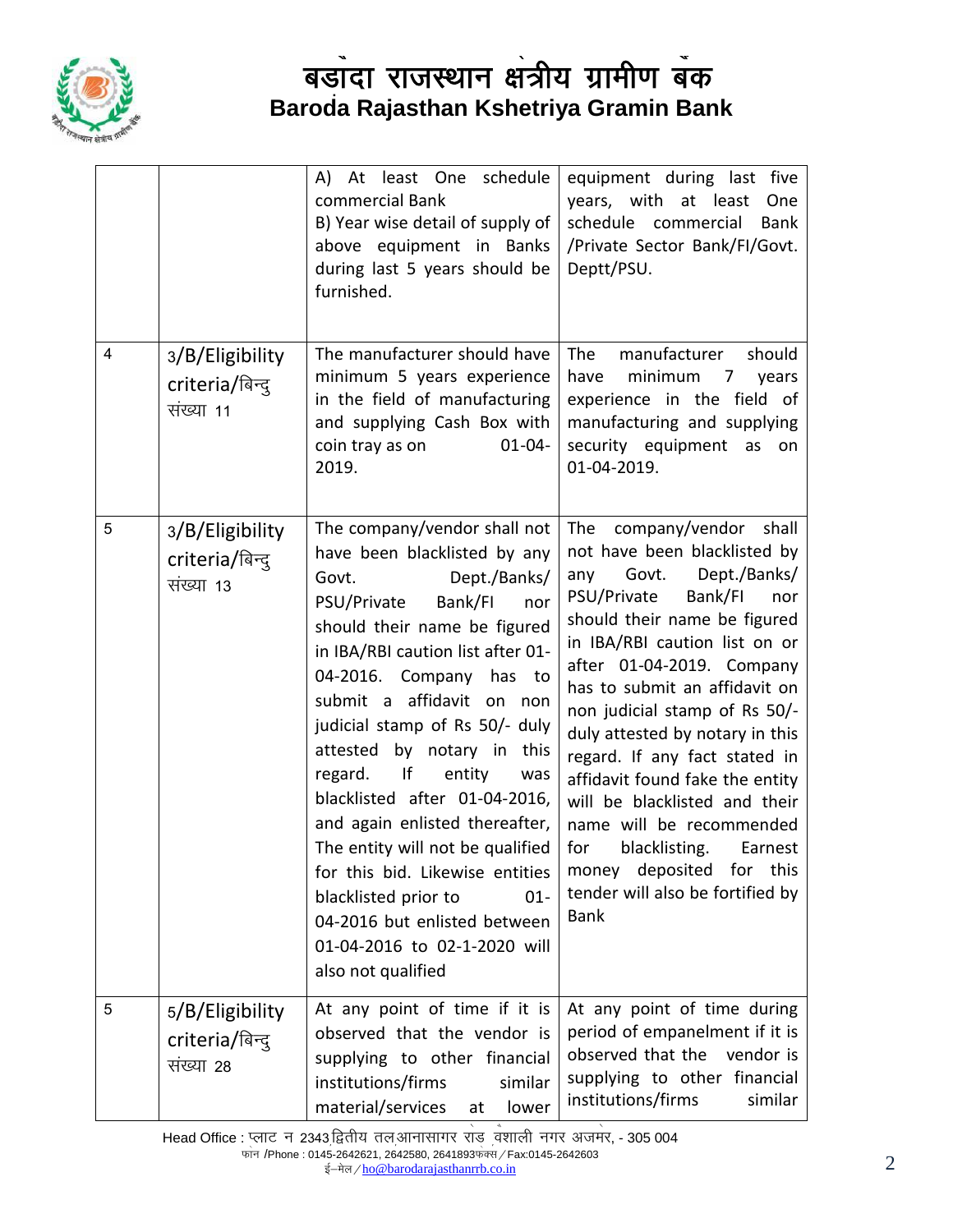

|   |                                                 | rates than offered to Baroda<br>Rajasthan Kshetriya Gramin<br>Bank, then the vendor shall<br>have to compensate the<br>Baroda Rajasthan Kshetriya<br>Gramin Bank by paying the<br>difference<br>amount<br>and<br>downward revise the rate of<br>respective<br>item/services<br>immediately as applicable                                                                                                                            | material/services at lower<br>rates creating difference of<br>more than 5% from the rates<br>offered to Baroda Rajasthan<br>Kshetriya Gramin Bank, then<br>the vendor shall have to<br>compensate Baroda Rajasthan<br>Kshetriya Gramin<br><b>Bank</b><br>immediately. For example if<br>an item is supplied to BRKGB<br>for Rs 10000/- per piece and<br>the same is supplied to other<br>for Rs 9400/- then vendor will<br>have to compensate BRKGB<br>by 600/-,and entity has to<br>supply the item to BRKGB at<br>this reduced rate for entire<br>empanelment period i.e. for<br>residual<br>period<br>of<br>empanelment. But if<br>the<br>same is supplied to other for<br>Rs 9500/- then vendor will not<br>have to compensate the bank. |
|---|-------------------------------------------------|-------------------------------------------------------------------------------------------------------------------------------------------------------------------------------------------------------------------------------------------------------------------------------------------------------------------------------------------------------------------------------------------------------------------------------------|----------------------------------------------------------------------------------------------------------------------------------------------------------------------------------------------------------------------------------------------------------------------------------------------------------------------------------------------------------------------------------------------------------------------------------------------------------------------------------------------------------------------------------------------------------------------------------------------------------------------------------------------------------------------------------------------------------------------------------------------|
| 6 | 6/B/Eligibility<br>criteria/बिन्दु<br>संख्या 34 | The subject tender is for<br>submission of technical and<br>financial bid. The committee<br>formed by the<br>bank Will<br>evaluate the offer submitted<br>which may include visit to the<br>manufacturing facility. The<br>committee will look into the<br>various<br>and<br>parameters<br>thereafter decide L-1<br>The<br>Vendors, so selected will be<br>eligible for supply of above<br>security equipment up to 31-<br>12-2022. | The subject tender is for<br>of<br>for<br>submission<br><b>Bid</b><br>technical and financial<br>bid.<br>The committee formed by the<br>bank Will evaluate the offer<br>submitted which may include<br>visit to the manufacturing<br>facility. The committee will<br>look<br>into<br>the<br>various<br>and thereafter<br>parameters<br>decide L-1. The Vendors, so<br>selected will be eligible for<br>supply of above security<br>equipment up to 31-12-2022.<br>However Bank may ask L-2 if<br>he agrees to supply at the<br>rates quoted by L-1, then bank                                                                                                                                                                                |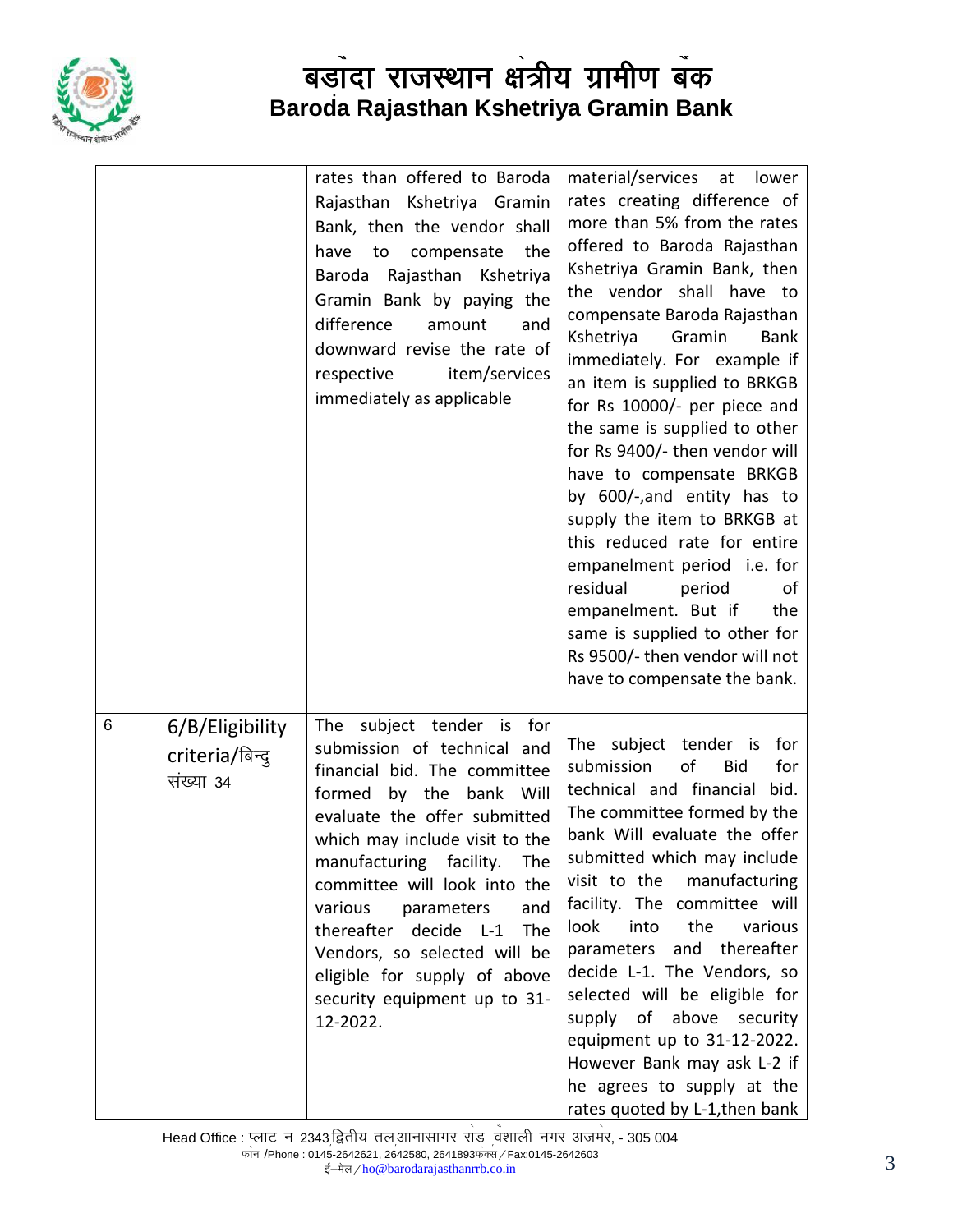

|                |                                                                  |                                                                                                                                                                                                                                                                                                                                                                                                                                                                                                                                                     | may distribute the supply<br>order between L-1 and L-2 in<br>the ratio of 60% & 40%<br>depending<br>his<br>upon<br>technical/infrastructural<br>capacity wise suitability at the<br>satisfaction of the Bank. If L-2<br>denies to work at the rates of<br>L-1 then bank may ask L-3, L-4<br>etc. in chronological order<br>through same process. Bank<br>may also distribute remaining<br>40%<br>amongst all<br>other<br>vendors equally if they agree<br>to work at the rate of L-1.                                                                               |
|----------------|------------------------------------------------------------------|-----------------------------------------------------------------------------------------------------------------------------------------------------------------------------------------------------------------------------------------------------------------------------------------------------------------------------------------------------------------------------------------------------------------------------------------------------------------------------------------------------------------------------------------------------|---------------------------------------------------------------------------------------------------------------------------------------------------------------------------------------------------------------------------------------------------------------------------------------------------------------------------------------------------------------------------------------------------------------------------------------------------------------------------------------------------------------------------------------------------------------------|
| 6              | $11/$ तकनीकी<br>निविदा/annexure<br>$2/\sqrt{9}$ न्दु सं3         | पिछले तीन वितीय वर्षो में उपर्युक्त<br>उपकरणों प्रति वर्ष 1 करोड या<br>अधिक की बिक्री (बैलेंस शीट की<br>प्रति संलग्न करें)                                                                                                                                                                                                                                                                                                                                                                                                                          | पिछले तीन वितीय वर्षो में उपर्युक्त<br>उपकरणों प्रति वर्ष 30.00 लाख या<br>अधिक की बिक्री (बैलेंस शीट की<br>प्रति संलग्न करें)                                                                                                                                                                                                                                                                                                                                                                                                                                       |
| $\overline{7}$ | $11/\text{d}$ तकनीकी<br>निविदा/annexure<br>$2/\sqrt{9}$ न्दु सं4 | वर्तमान में न्यूनतम 3 सरकारी क्षेत्र के<br>बैंक जहां आपूर्ति की जा रही के नाम<br>कार्यादेश / संतुष्टि पत्र<br>(प्रति<br>एवं<br>संलग्न करें)                                                                                                                                                                                                                                                                                                                                                                                                         | वर्तमान में न्यूनतम 1सरकारी क्षेत्र के<br>बैंक जहां आपूर्ति की जा रही के नाम<br>एवं कार्यादेश/संतुष्टि पत्र (प्रति संलग्न<br>करें)                                                                                                                                                                                                                                                                                                                                                                                                                                  |
| 8              | $11/$ तकनीकी<br>निविदा/annexure<br>2/बिन्दु सं5                  | किसी अनुसूचित बैंक द्वारा जारी<br>के<br>लिए)<br>(रू10लाख<br>Solvency<br>सर्टिफिकेट (प्रति संलग्न करें)                                                                                                                                                                                                                                                                                                                                                                                                                                              | किसी अनुसूचित बैंक द्वारा जारी (रू3.<br>00लाख के लिए) Solvency सर्टिफिकेट<br>(प्रति संलग्न करें)                                                                                                                                                                                                                                                                                                                                                                                                                                                                    |
|                | 12/तकनीकी<br>निविदा/annexure<br>2/बिन्दु सं14                    | निर्माता को उक्त उत्पादो के सम्बंध में  <br>01.04.2016 के बाद<br>02.1.2020<br>तक ब्लैक लिस्ट ना किया गया हो तथा  <br>ही कम्पनी ⁄ फर्म<br>का<br>ना<br>नाम<br>आईबीए / आर.बी.आई. के द्वारा जारी की<br>गई ब्लैक लिस्ट फर्म की सूची में<br>दृष्टिगोचर हो, इस बाबत शपथ पत्र<br>सलग्न करें। यदि निर्माता 01.04.2016<br>के बाद (उक्त अवधि में) में ब्लैक लिस्टेड<br>किए जाने के बाद पुनः सूचीबद्ध हो गया<br>तो भी वह तकनीकी रूप से असफल<br>माना जाएगा। यदि निर्माता<br>01.<br>04.2016 से पूर्व ब्लैक लिस्टेड था परन्त<br>01.04.2016 के बादु (उक्त अवधि में) | निर्माता को उक्त उत्पादो के सम्बंध में<br>01.04.2019एवं उसके बाद<br>ब्लैक<br>लिस्ट ना किया गया हो तथा ना ही<br>कम्पनी / फर्म का नाम आईबीए / आर.<br>बी.आई. के द्वारा जारी की गई ब्लैक<br>लिस्ट फर्म की सूची में दृष्टिगोचर हो,<br>इस बाबत शपथ पत्र संलग्न करें।<br>शपथ पत्र रू $50/-$ के नॉन<br>ज्यूडिशियल स्टाम्प पर<br>संलग्न<br>करें।शपथ पत्र में कोई तथ्य गलत पाए<br>जाने पर अर्नेस्ट मनी जब्त कर ली<br>जाएगी तथा फर्म के विरूध्द ब्लेक<br>लिस्ट करने की कार्यवाही की जाकर<br>भारतीय बैंक संघ एवं भारतीय रिजर्व<br>बैंक को भी इसकी अनुशंसा प्रेषित की<br>जाएगी । |